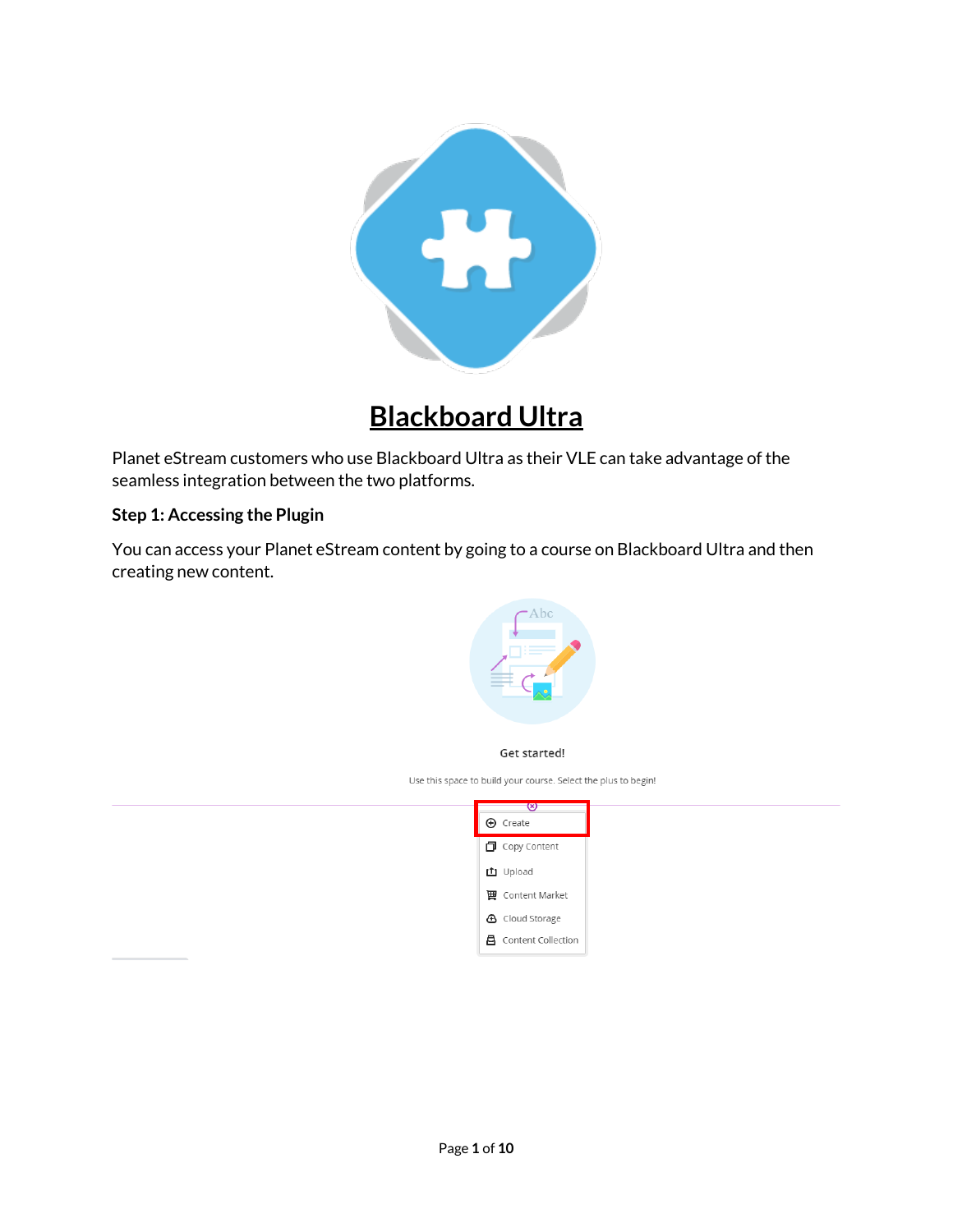The plugin works in conjunction with the Blackboard Ultra text editor so in this case I will select a Discussion.

|                       | Learning module<br>$\frac{a}{a}$                               |  |  |
|-----------------------|----------------------------------------------------------------|--|--|
|                       | Folder                                                         |  |  |
| <b>Course Content</b> | E<br>Document                                                  |  |  |
|                       | $\mathscr{E}$<br>Link                                          |  |  |
|                       | $\frac{0}{\sin \theta}$<br>Teaching tools with LTI connection  |  |  |
|                       | SCORM SCORM package                                            |  |  |
|                       | Assessment<br>$\widehat{\phantom{a}}$                          |  |  |
|                       | E<br>Test                                                      |  |  |
|                       | ₫<br>Assignment                                                |  |  |
|                       | <b>Participation and Engagement</b><br>$\widehat{\phantom{a}}$ |  |  |
|                       | $\Box$<br>Discussion                                           |  |  |
|                       | Journal                                                        |  |  |

Next select **Insert/ Edit LTI Item** and pick Planet eStream from the list of available LTI options.



#### Use this space to start a discussion!

Make an initial post to start a discussion. Participants can add responses and replies.

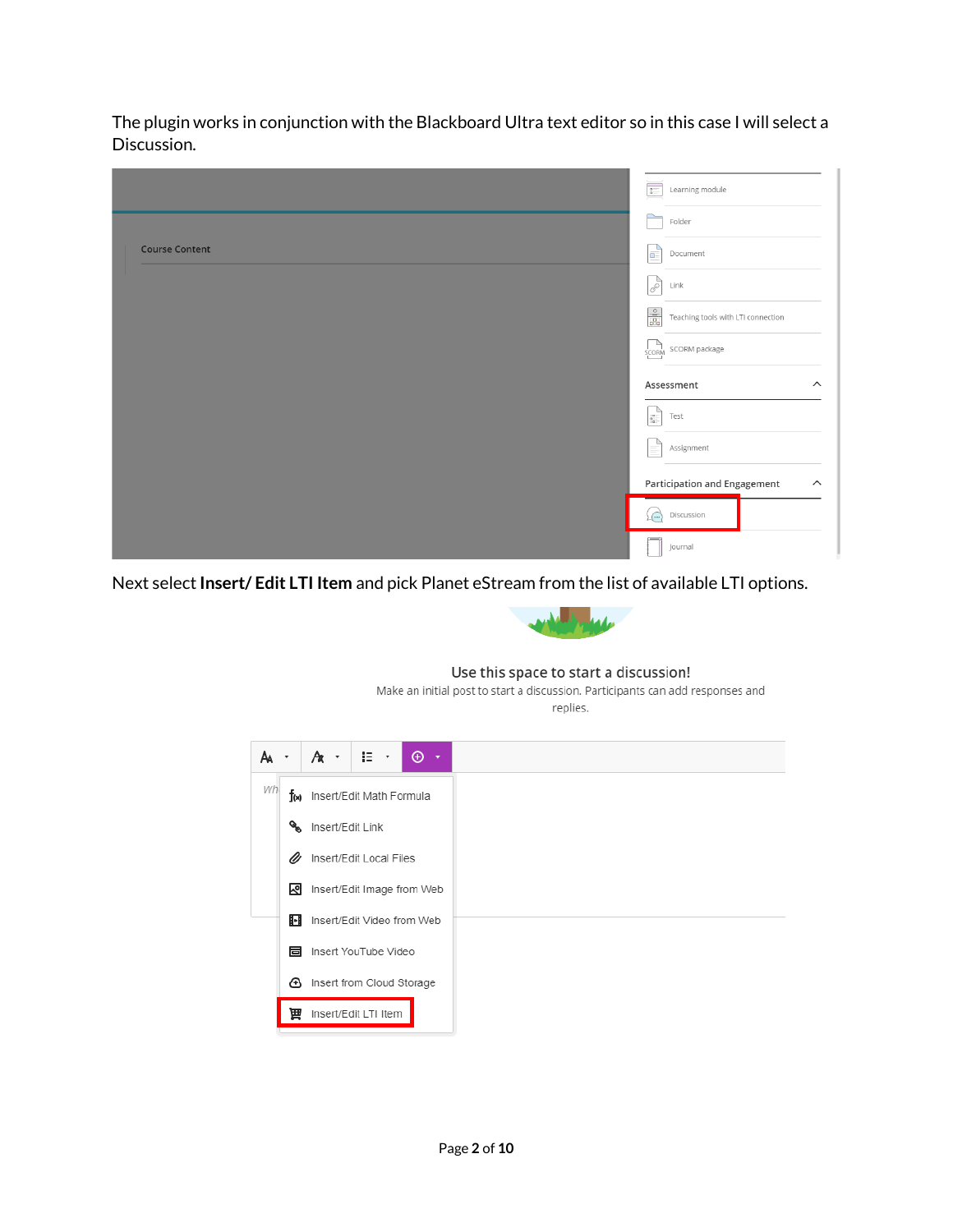#### **Step 2: Accessing Content**

The Planet eStream plugin provides several options to either add content to eStream via Blackboard or pull existing eStream content in for sharing on a Blackboard page. These options are shown along the top and they will be related to your permissions within Planet eStream and any modules that your organisation subscribes to.



## **Media Library**

The first option you have is to search your Planet eStream Media Library for video content within eStream that you want to share with Blackboard. Enter your search terms in the search bar and use the magnifying glass icon to search for content. You can filter your search to show different types of content should you wish. If you do a search for a specific piece of media, it will return all the results that match you search; you then have a few options.

You can select the entire video by clicking on the thumbnail. If you want to preview this use the Eye icon, then click **Select Item**. You can also select any chapters from within that video or clip. Finally, you can embed quiz timelines from that clip.

| Add Planet eStream               |                                                                                                                                                                 |                                                         |                                       | ×                     |
|----------------------------------|-----------------------------------------------------------------------------------------------------------------------------------------------------------------|---------------------------------------------------------|---------------------------------------|-----------------------|
| weara Library<br>Upload          | TV & Radio Archive                                                                                                                                              | EPU                                                     | <b>VVeb Recorder</b>                  | Prioto Library        |
| planet earth                     | O                                                                                                                                                               | A Order By : Relevance                                  | Direction : Default                   |                       |
|                                  |                                                                                                                                                                 |                                                         | $\Theta$                              | <b>Show Filters</b>   |
| $\overline{2}$<br>48.46<br>$\ll$ | 3<br>5<br>6<br>$\overline{4}$<br>7<br>8                                                                                                                         | 9<br>10<br>$\mathcal{D}$<br>$\mathfrak{B} \mathfrak{B}$ | 10                                    | 382 items in 39 pages |
| 01:30:00                         | <b>Saving Planet Earth</b><br>Public<br>Added 3 years ago<br>The culmination of the Saving Dlanet Forth easenn comes live from the Pousl Rotanic Cardens in     | D/3 Freeview<br>Planet eStream Connect                  | Location : Off Air<br>◯ Viewed : once | ◉                     |
| 01:56:05                         | <b>Inside Planet Earth</b><br>Public<br>Added 2 years ago<br>What if a crack could he onened all the way to the centre of the Forth? A feccination incight into | D/3 Freeview<br>Planet eStream Connect                  | Location : Off Air<br>Viewed : once   | ಾ                     |
|                                  | <b>Planet Earth II</b>                                                                                                                                          |                                                         |                                       |                       |
| <b>Done</b>                      |                                                                                                                                                                 |                                                         |                                       |                       |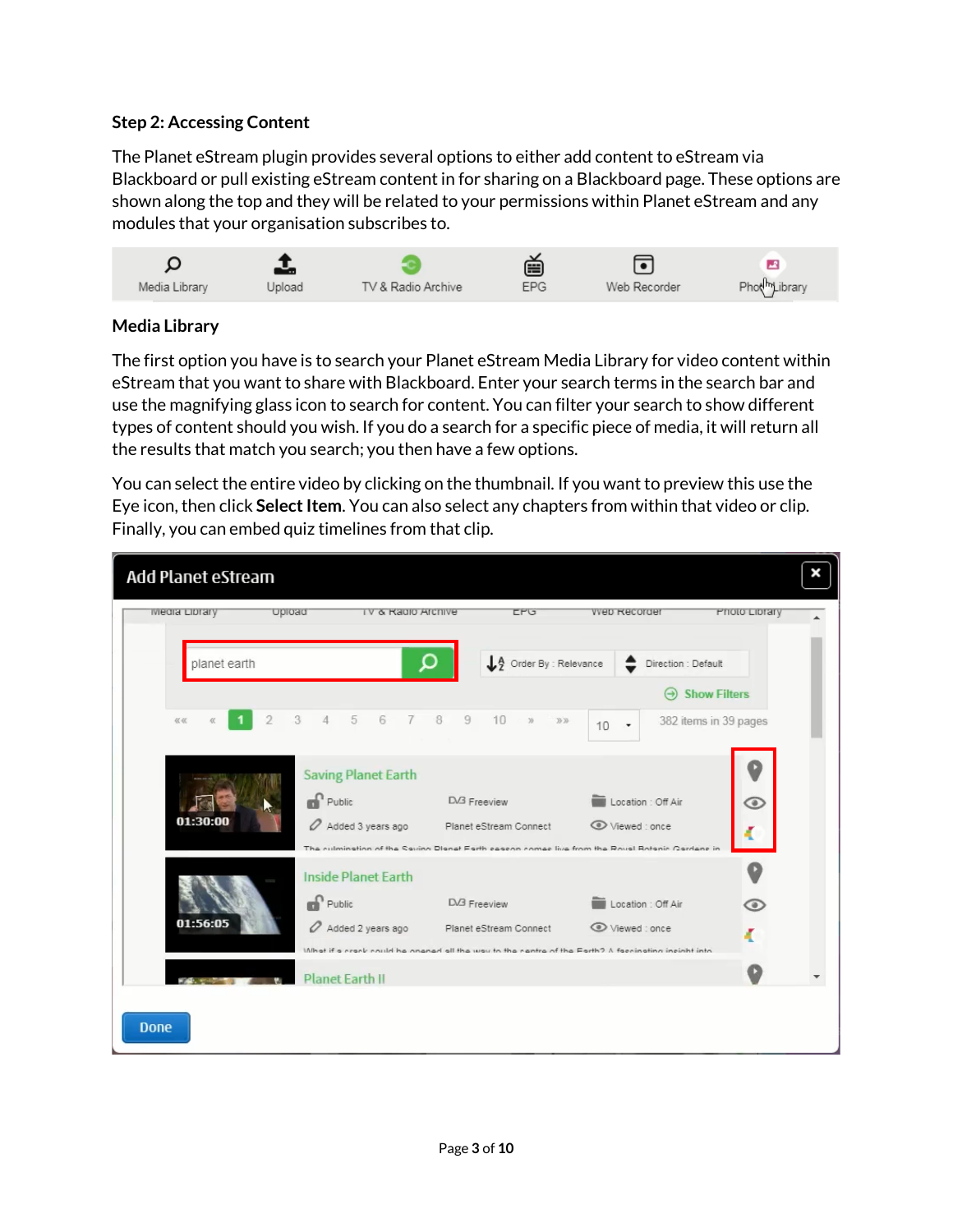Click **Add to Blackboard** to add to your Blackboard course page.



The video will be embedded into the Blackboard course page.

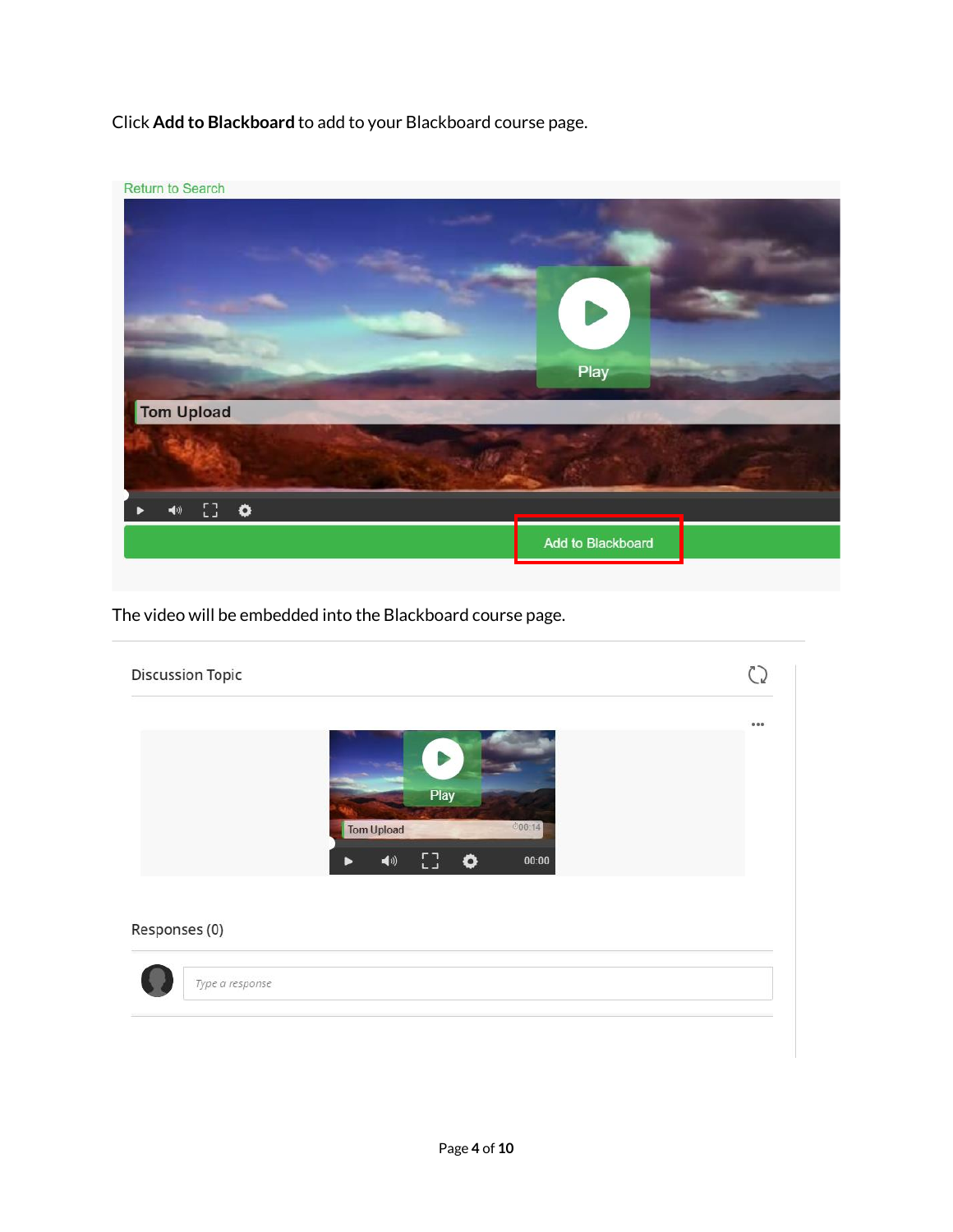# **Uploading Video Content**

You can upload content to your Planet eStream system via Blackboard. Once the video has been converted by Planet eStream it will available to view in eStream and automatically embedded on to the Blackboard page.

You can upload video or audio files, documents or YouTube embeds in the same way as you can through the eStream interface.

Select **Upload** from the plugin options and then upload your media following the same steps as uploading directly into Planet eStream.

| Add Planet eStream                                                               |        |                                           |          |                   |                                               | × |
|----------------------------------------------------------------------------------|--------|-------------------------------------------|----------|-------------------|-----------------------------------------------|---|
| Ω<br>Media Library                                                               | Upload | TV & Radio Archive<br><b>Upload Media</b> | 首<br>EPG | 同<br>Web Recorder | Tom Norrey A<br>$\mathbf{r}$<br>Photo Library |   |
| <b>Upload Video or Audio Files</b><br>Hint: You can drag and drop your file here |        |                                           |          |                   | $\equiv$<br><b>Upload</b><br><b>Documents</b> |   |
|                                                                                  |        |                                           |          |                   | <b>You Tube</b>                               |   |
| <b>Done</b>                                                                      |        |                                           |          |                   |                                               | ۷ |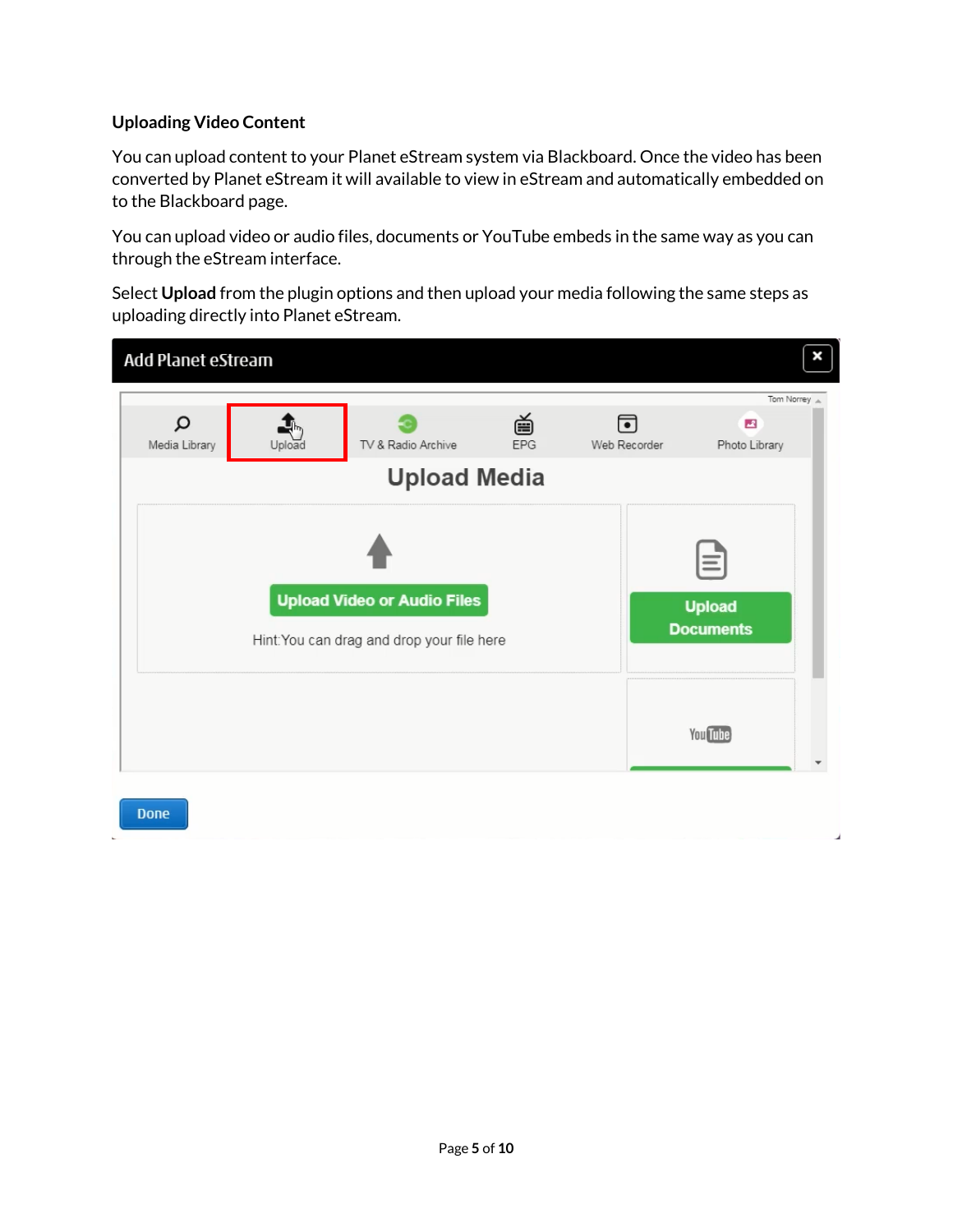While the video is converting, you'll see a placeholder on Blackboard that will say 'this video will be available soon' and once that's done the video will be automatically embedded into Blackboard and uploaded to eStream.

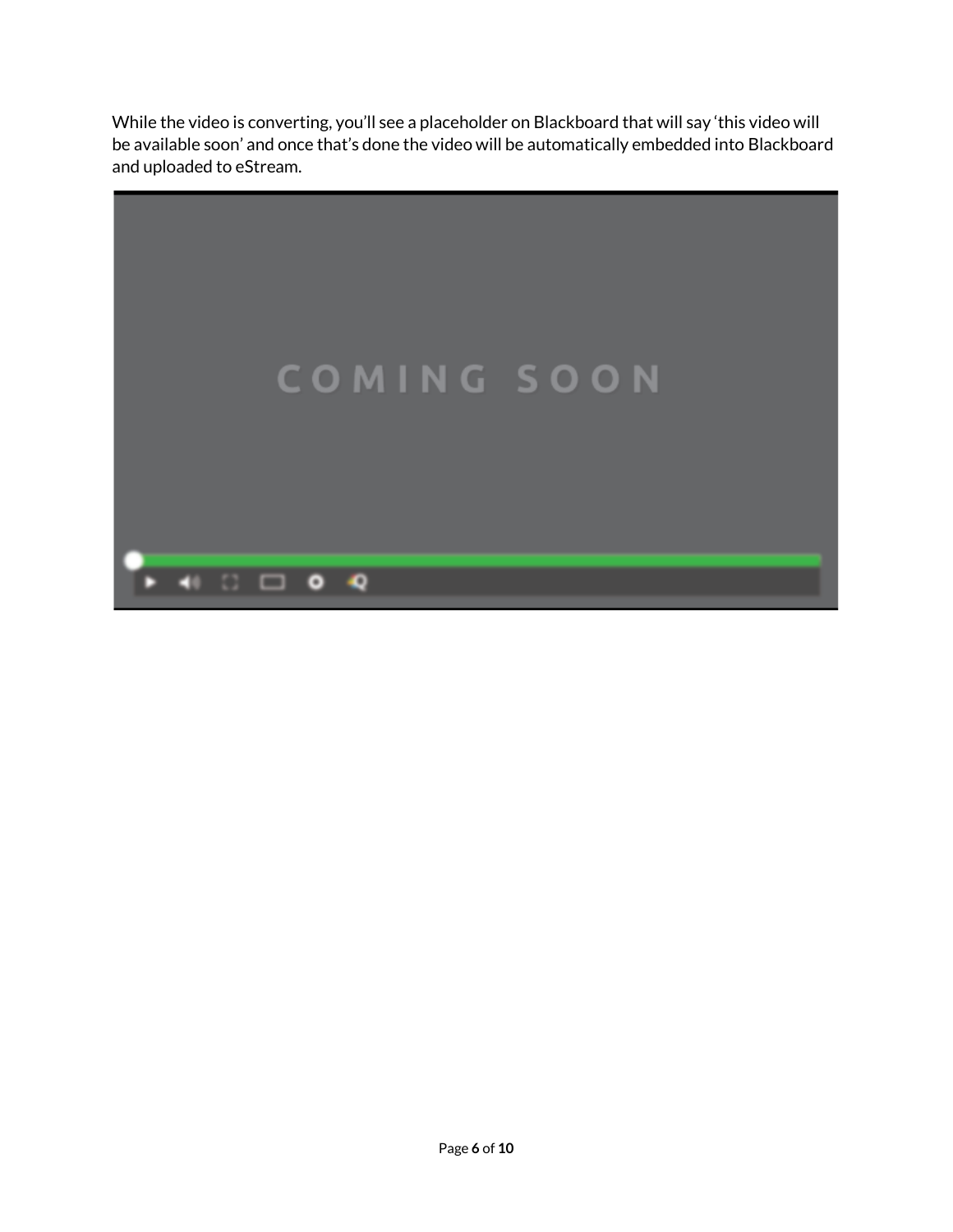### **TV & Radio Archive Content**

You can search Connect directly via Blackboard and import from the archive into Planet eStream.

#### To do this select **TV and Radio Archive.**



You can then search connect and add content. When you add this content via Blackboard it will automatically add it to your eStream site, and you'll see a placeholder while the content is being converted.

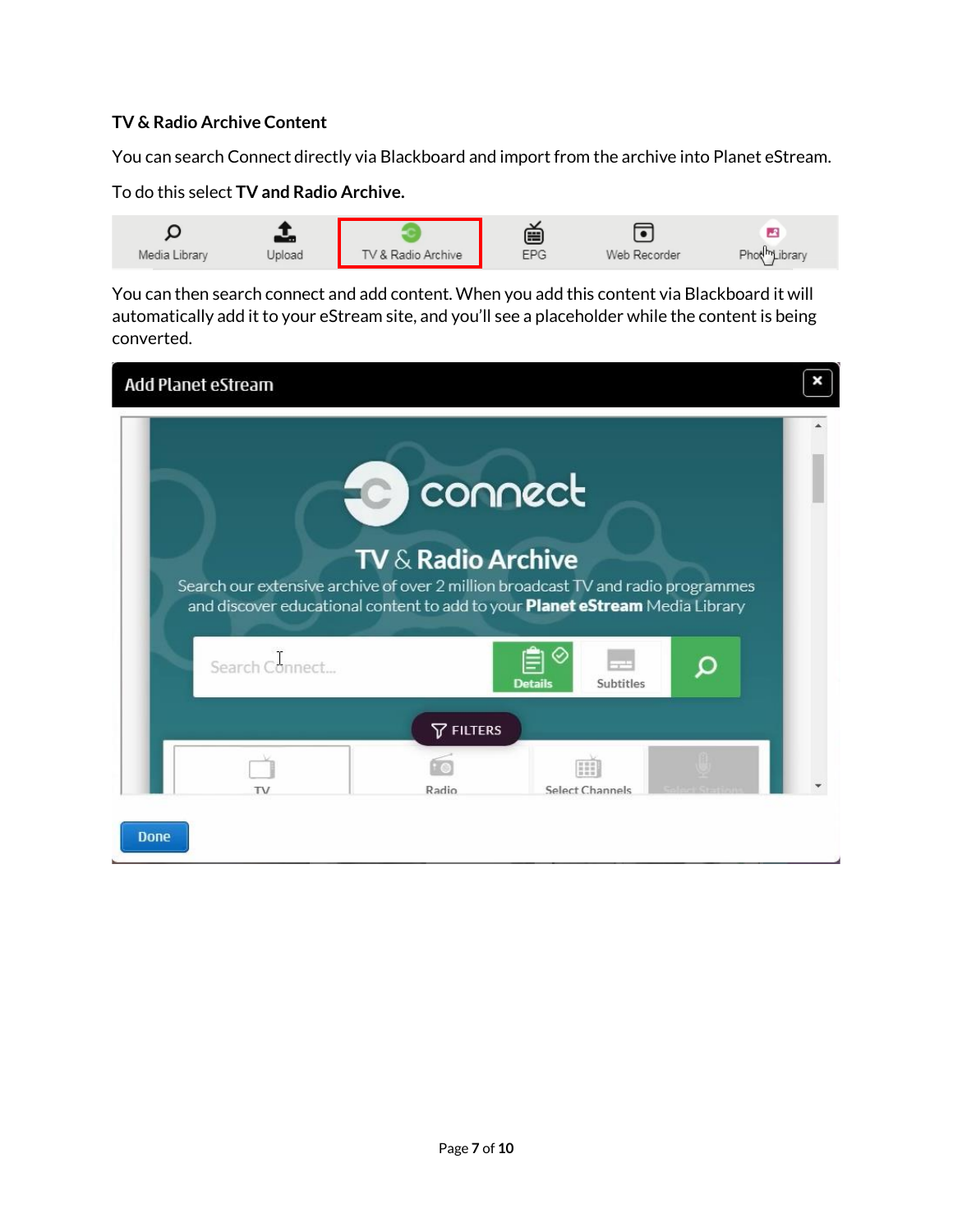## **Recording TV and Radio Using the EPG**

You can use the Planet eStream EPG via Blackboard in the same way that you would directly in Planet eStream by selecting **EPG**.



Select a programme to record it and once it has been added to Planet eStream it will automatically be embedded into the Blackboard course page. In the interim a placeholder will be shown.

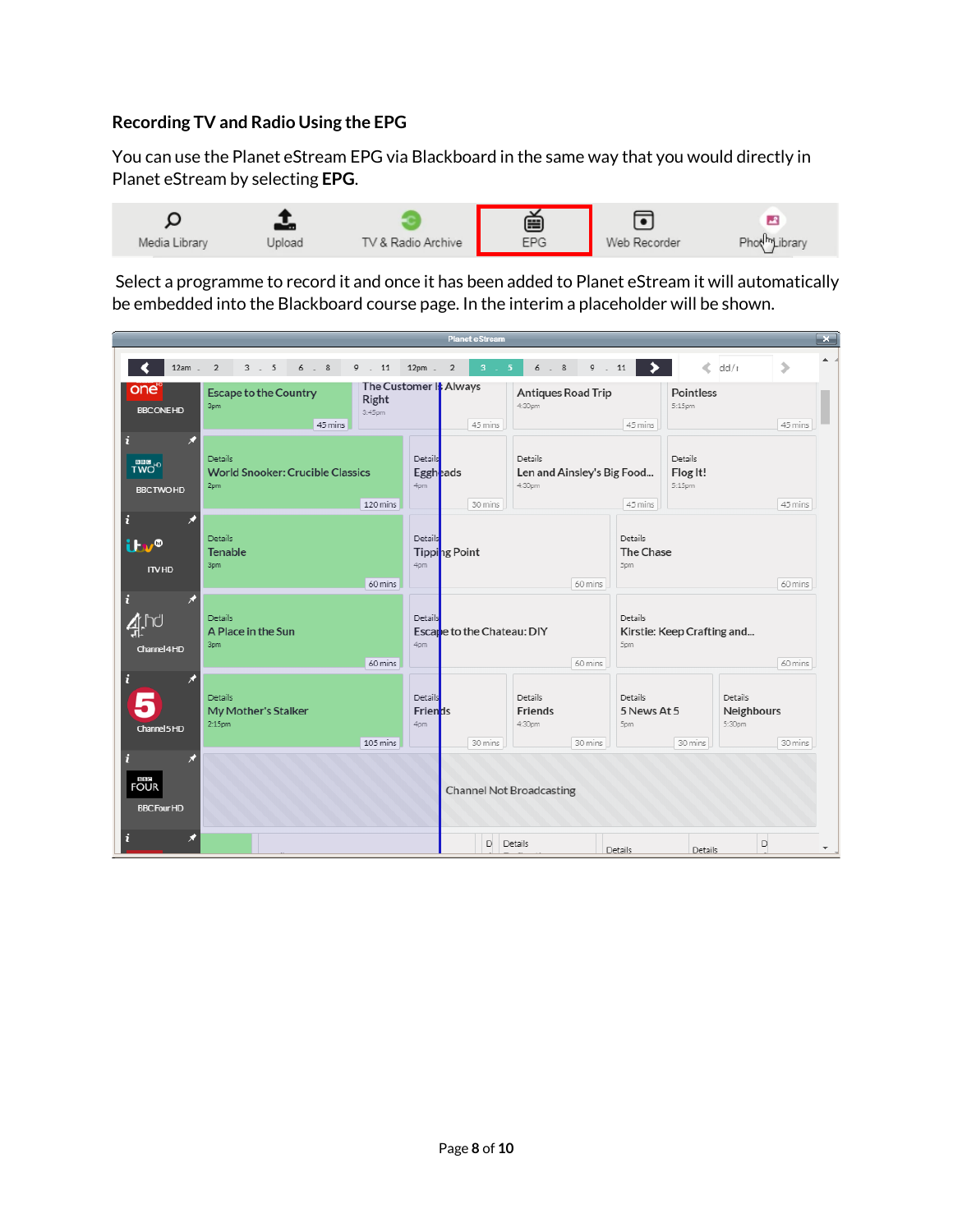## **Web Recorder**

Select **Web Recorder** to launch the Web Recorder directly within Blackboard. The Web Recorder allows you to capture live sources directly within the browser, which you can do directly within Blackboard when using the eStream plugin.

It works in the same way as the web recorder within the main Planet eStream system. Click on the cog icon to change sources or turn on picture-in-picture mode.



Once you have finished recording, a placeholder will be added to the Blackboard page while the video is processed.